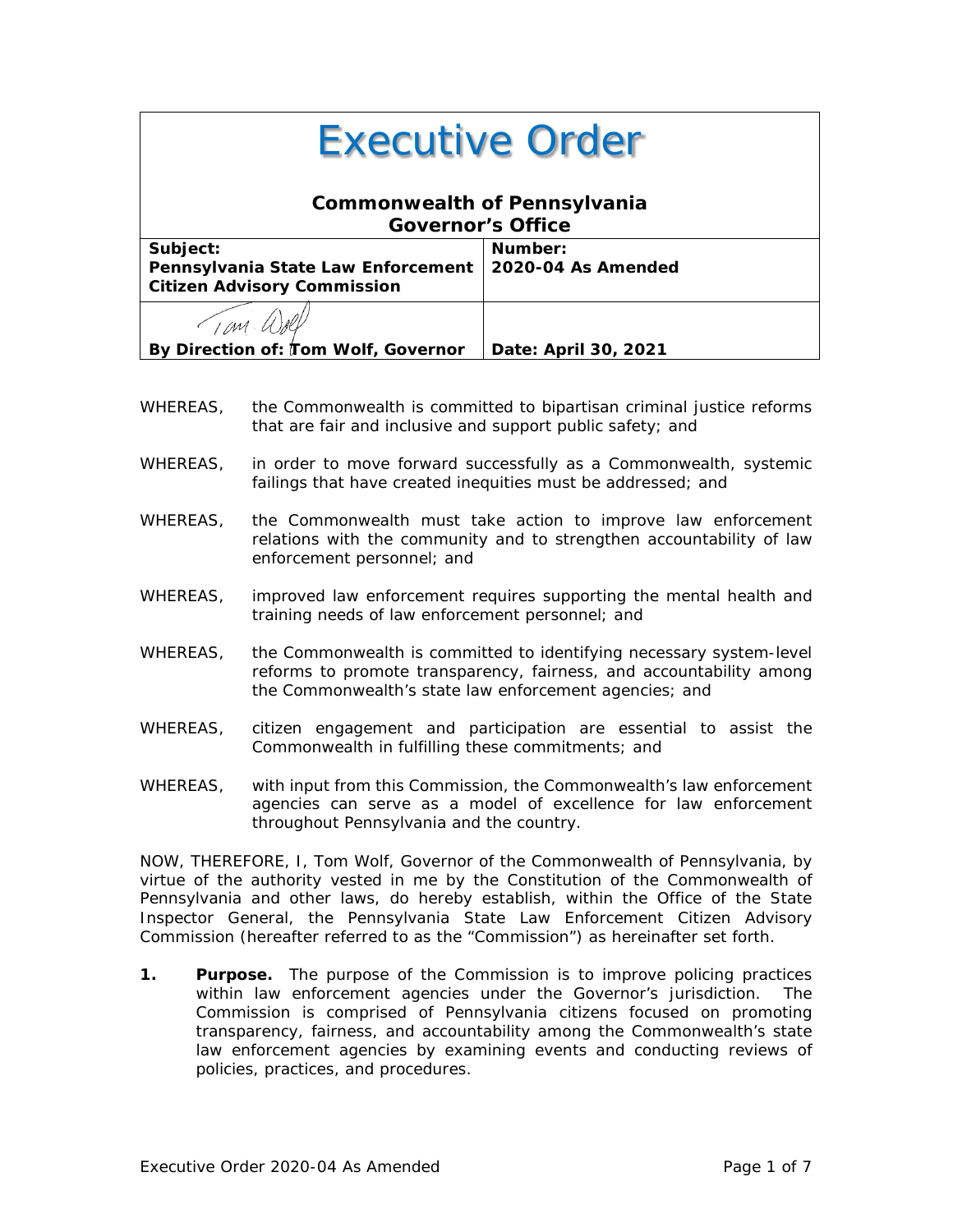**2. Covered Agencies.** All law enforcement agencies under the Governor's jurisdiction, including, but not limited to, the Pennsylvania State Police (PSP), the Department of General Services Capitol Police, and the Department of Conservation & Natural Resources (DCNR) Park Rangers.

# **3. Terms and Definitions.**

- **a. Administrative Adjudication** is the completion of any internal investigation, with an administrative finding of "sustained", "notsustained", or "unfounded" or the agency equivalent thereof, where all disciplinary penalties have been imposed and all contractual remedies, including grievance and arbitration proceedings, have been exhausted.
- **b. Criminal Adjudication** is either a determination by the applicable prosecutor to decline prosecution or all judicial procedures up to and including sentencing and applicable appeals periods have occurred.
- **c. Injury** as it relates to section 4.b of this Executive Order shall be those injuries which require advanced medical treatment beyond basic first aid.
- **d. Completed Internal Investigative Findings** is the final administrative determination by the covered agency that the Commission is authorized to review after a case has been fully investigated and adjudicated (both criminally, when warranted, and administratively, through and including any arbitration proceedings), and where no civil litigation has commenced, and where all applicable statutes of limitation have elapsed or all civil/civil rights litigation has concluded. Where civil action commences during the pendency of a review, such review shall cease until the litigation has concluded.
- **e. Primary Jurisdiction** is an area where the PSP provides full police services for a political subdivision that is without the protection of an organized police department and the PSP responds to all calls for police assistance.
- **f. Random Sampling** is a sampling of completed internal investigative findings for lower level uses of force chosen by way of random selection of a predetermined number of cases without specific knowledge of the persons involved or incident details.
- **g. Law Enforcement Sensitive (LES) Information** is information that if disclosed could harm, jeopardize, or threaten the investigations, operations, or other law enforcement/public safety activities of a law enforcement agency as determined by that agency.
- **h. Personal Identifiable Information (PII)** is information that, when used alone or with other relevant data, can identify an individual. PII may contain direct identifiers (e.g., passport information) that can identify a person uniquely, or quasi-identifiers (e.g., race) that can be combined with other quasi-identifiers (e.g., date of birth) to successfully identify an individual.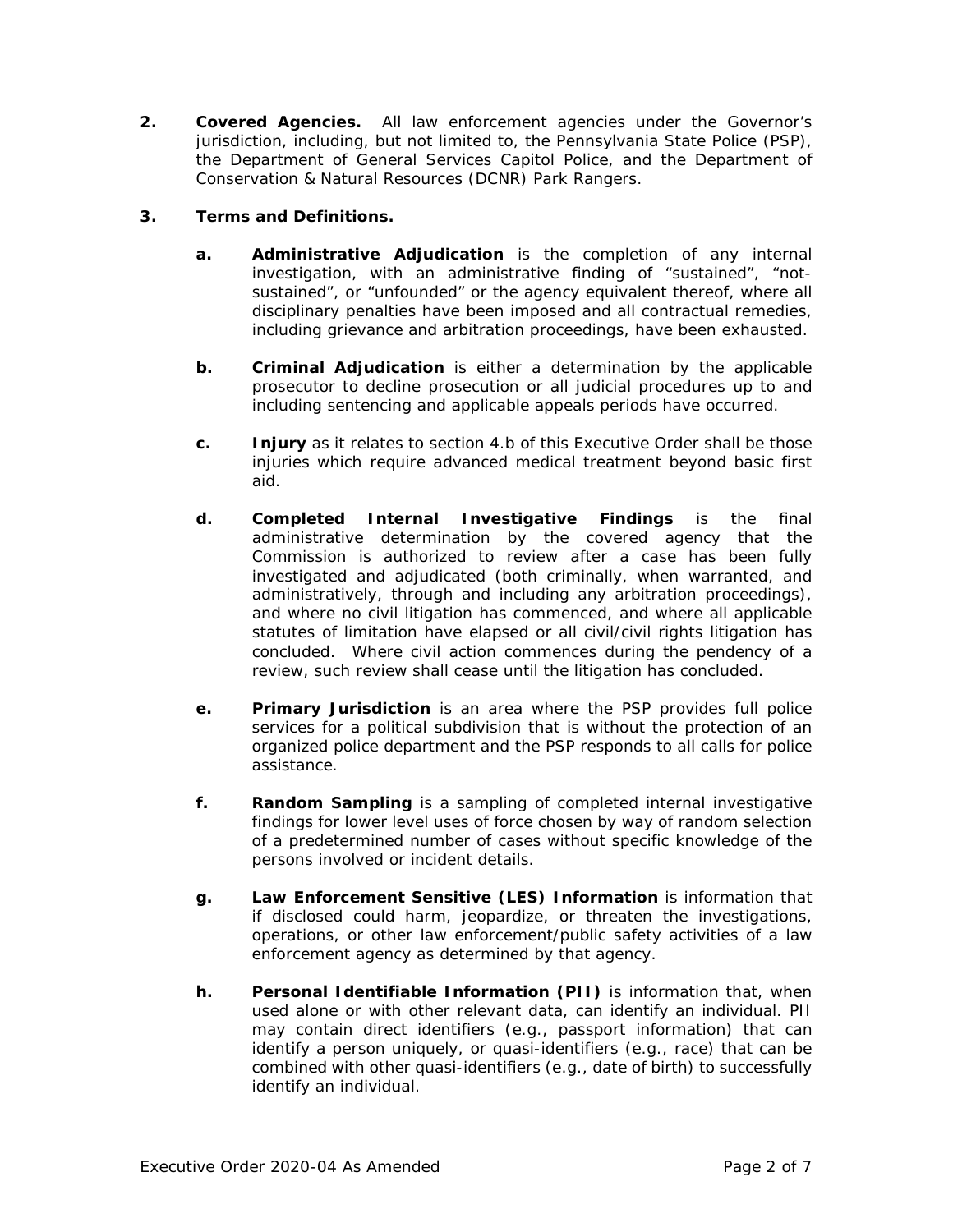- **i. Non-public information** is any information that is exempt from public disclosure pursuant to Section 708(b) of the Right-to-Know Law (65 P.S. §§ 67.101—67.3104), including, but not limited to, records that would threaten a public safety activity or related to a criminal or internal investigation.
- **j. Criminal History Record Information Act (CHRIA) (18 Pa. C.S. Chapter 91) information** is all information that cannot be disclosed to non-criminal justice agencies pursuant to the CHRIA, including but not limited to criminal history information, intelligence information, investigative information as defined by the CHRIA.
- **k. Criminal Justice Information Services (CJIS) information** is any information that is obtained or derived from a CJIS system, including, but not limited to, information from the Interstate Identification Index System (III System), the National Crime Information Center (NCIC), and the International Justice and Public Safety Information Sharing Network (Nlets).

## **4. Pennsylvania State Law Enforcement Advisory Commission.**

**a.** The Commission is established within the Office of State Inspector General, which shall provide administrative support and assistance to the Commission.

## **b. Authority and Responsibilities.**

- **(1) Reviews of Completed Investigative Findings:** The Commission is authorized to perform reviews of the covered agencies' completed internal investigative findings related to allegations and incidents related to use of force and bias-based policing in the following categories:
	- **(a)** All investigations of police-involved shootings resulting in injury or death of civilians conducted by covered agencies; and
	- **(b)** A representative, random sampling of investigations of lower level uses of force resulting in injury or death, including arrest and control techniques, baton strikes, and conducted energy weapon deployments; and
	- **(c)** All investigations related to allegations of racial or ethnic discrimination and other bias-based policing or external complaints of bias or discrimination during interactions with covered agencies' law enforcement officers. The term "bias-based policing" means the unreasonable use of race, ethnicity, national origin, gender, or religion by a law enforcement officer in deciding to initiate an enforcement action. It is not racial or other biased-based policing when race, ethnicity, national origin, gender, or religion is used in combination with other identifying factors as part of a specific individual description to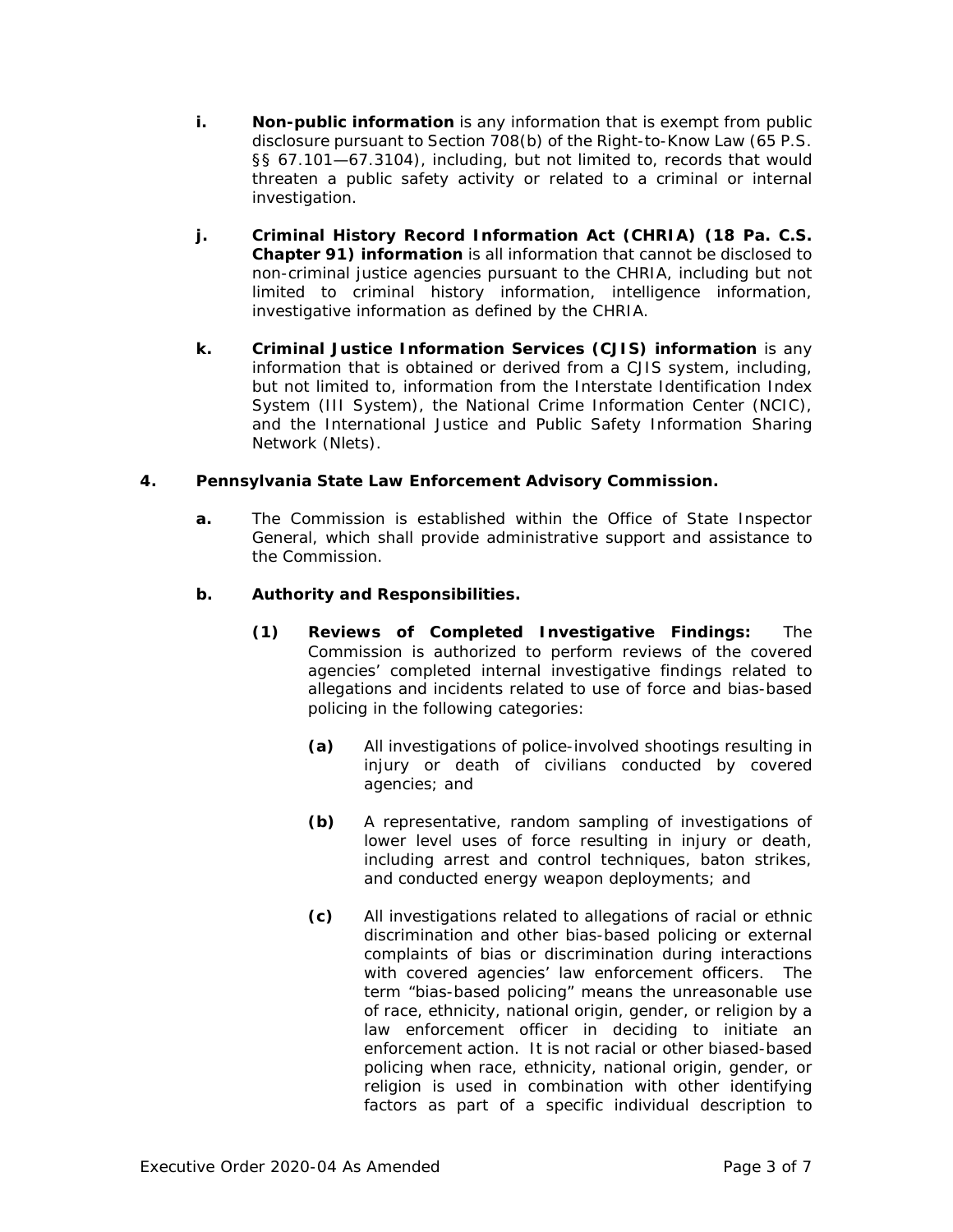initiate an enforcement action.

- **(2) Scope of Review:** The Commission shall review the completed investigative findings set forth in Section 4.b.(1), above, to determine:
	- **(a)** Whether the investigations were prompt, fair, impartial, and complete, and performed in a manner consistent with applicable policies and/or regulations.
	- **(b)** Whether the findings and discipline were reasonable under applicable law enforcement protocol, including but not limited to the covered agency's just cause standard, rules and regulations, collective bargaining agreements, past disciplinary precedent and/or grievance and arbitration decisions.
	- **(c)** To the extent the review identifies a perceived policy or training deficiency, the Commission shall provide a recommendation to correct the perceived deficiency for consideration by the covered agency.

## **(3) Methodology of Review:**

- **(a)** The covered agencies will provide the Commission with a comprehensive written summary and oral presentation of the completed internal investigative findings. The summary shall include a description of all investigative activities, relevant dates, a summary of the facts as determined by the investigation, and criminal and administrative adjudications, excluding all PII; CHRIA information; CJIS information or other information restricted by State or Federal law.
- **(b)** The Commission's requests for additional supporting documents shall be limited to information directly related to the investigative findings under review by the Commission and shall be redacted of all PII, CHRIA, CJIS information or other information restricted by State or Federal law.
- **(4) Review Results and Recommendations:** The Commission shall prepare a report of each review and include recommendations based upon its review, if warranted. Recommendations must be approved by a majority of the voting members of the Commission. Covered agencies will review the recommendations and provide the Commission with a written response including what, if any, recommendations it may implement. If recommendations cannot or will not be implemented, the covered agency will provide an explanation.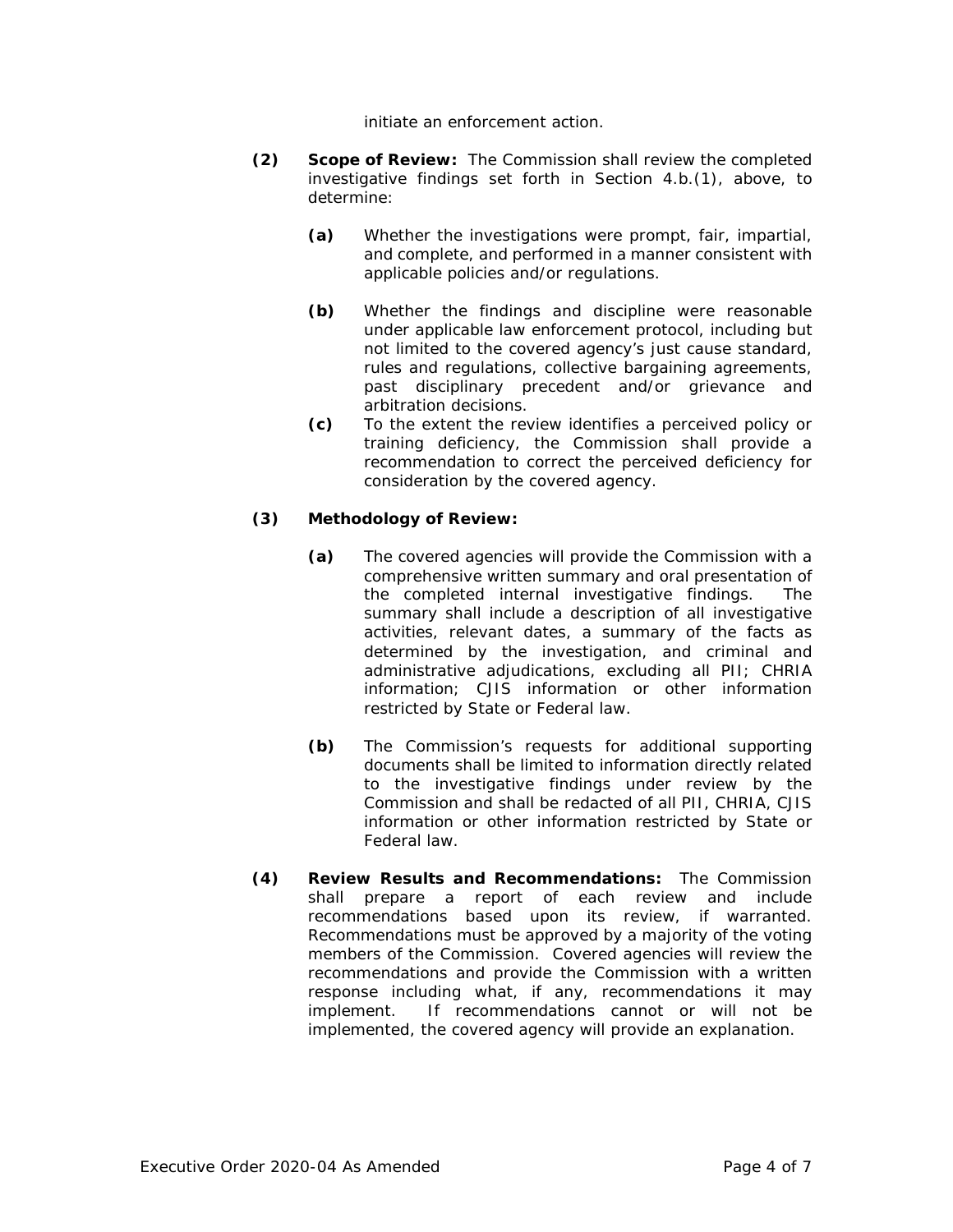- **c. Prerequisite Training for Members.** Prior to performing any functions as a member of the Commission, each voting member shall complete the following training, including, but not limited to: use of force; stop, search and arrest; traffic enforcement; bias-based policing; internal affairs process; all covered agencies' discipline procedures (including the disciplinary provisions of collective bargaining agreements and administrative processes, administrative proceedings, and burdens of proof); covered agencies' rules and regulations for its law enforcement officers; Governor's Code of Conduct, and constitutional law. A Commission member who fails to complete the prerequisite training is prohibited from attending covered agencies presentations, as well as reviewing and voting on completed investigative findings.
- **5. Composition of the Commission.** The Commission shall consist of the following:
	- **a. Voting members.** Fifteen (15) members appointed by the Governor, which shall include one representative from each of the Pennsylvania State Police current Troop geographic areas, and specifically from areas of the Pennsylvania State Police's primary jurisdiction, and six (6) additional citizen members chosen at large.
	- **b. Ex-officio members.** Six (6) non-voting members:
		- **(1)** Appointee from the Office of the Governor;
		- **(2)** The General Counsel or designee;
		- **(3)** Commissioner of PSP or designee;
		- **(4)** Chief of Capitol Police or designee;
		- **(5)** Secretary of DCNR or designee; and
		- **(6)** Chair of PCCD or designee.
	- **c. Chairperson.** The Deputy Inspector General or designee appointed by Inspector General will chair the Commission.
- **6. Terms of Membership.** Voting members shall serve the terms of their appointment and until a successor is appointed. Members may serve no more than two terms. Initially, eleven (11) voting members shall be appointed for a term of two (2) years, and ten (10) voting members shall be appointed for an initial term of three (3) years, the initial terms to be served beginning from the effective date of this Order. Thereafter, all terms shall be four (4) years.
- **7. Removal.** A Commission member may be removed by the Governor, including for cause.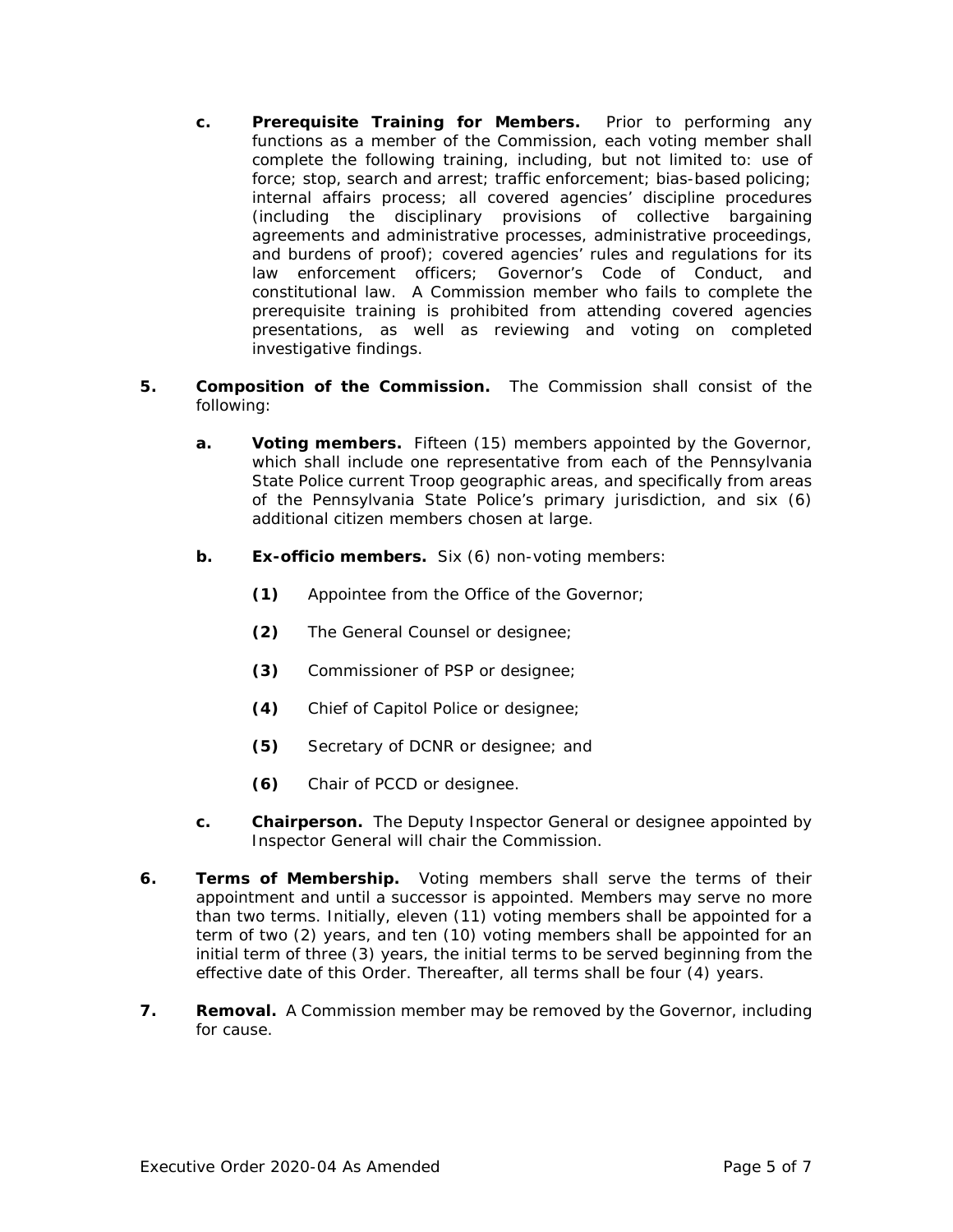- **8. Vacancies and Membership.** Should a vacancy occur among the Governor's appointees on the Commission, the Governor will appoint a successor to complete the term of the vacancy.
	- **a.** Commission membership shall reflect the diversity of the Commonwealth and include individuals who have experience and interest in building trust and legitimacy among law enforcement and the citizens they serve.
	- **b.** Commission members shall not use any information (including any confidential or protected information as defined in in Section 3) obtained through the fulfillment of Commission responsibilities for any other purpose. No Commission member may be a party to or represent any party in litigation involving any of the covered agencies.

## **9. Duties and Responsibilities of the Chairperson.**

- **a.** The Chairperson will be responsible for convening meetings, producing the annual report described in Section 13, below, and other administrative responsibilities of the Commission.
- **b.** The Chairperson will establish committees to conduct the review functions identified in Section 4.b, above.

### **10. Procedures.**

- **a.** The Commission may establish subcommittees, rules, and procedures necessary to effectively implement its authority and responsibilities included in this Executive Order. Subcommittees may only include voting and ex officio members of the Commission. All committees shall be chaired by a voting member of the Commission.
- **b.** A majority of voting members of the Commission shall constitute a quorum.
- **c.** The Commission shall meet four times a year, unless otherwise determined by the Chairperson.
- **d.** Commission members may attend meetings in person or remotely by electronic or telephonic means. In-person and remote participation shall be considered attendance for purposes of constituting a quorum.
- **11. Compensation.** Members of the Commission shall receive no compensation for their service, except that members may be reimbursed for travel and related expenses in accordance with Commonwealth policy.
- **12. Responsibilities of Pennsylvania Commission on Crime and Delinquency.** The Pennsylvania Commission on Crime and Delinquency (PCCD) may assist the Office of State Inspector General, as requested.